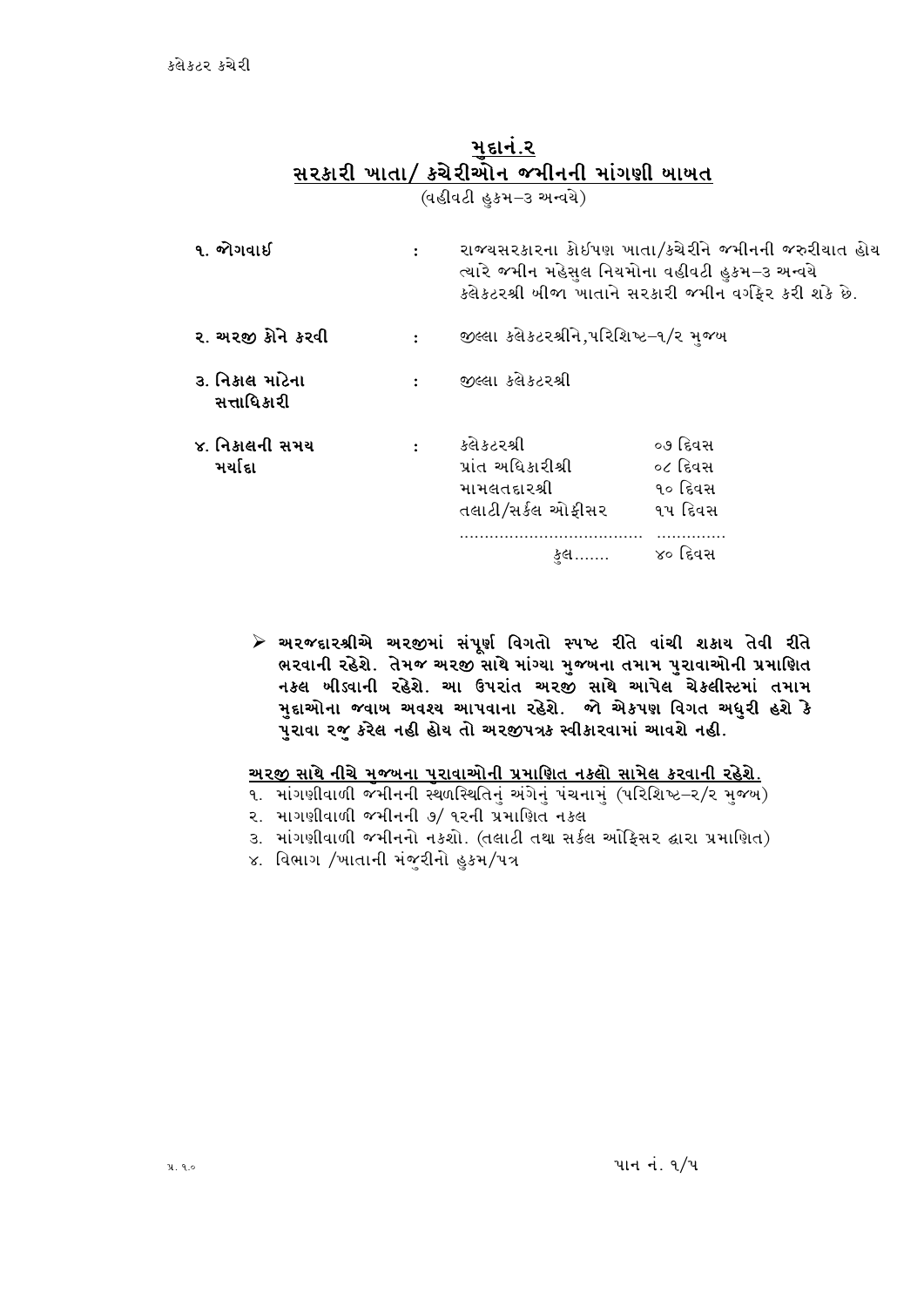# <u>પરિશિષ્ટ:-૧/૨<br>સરકારી ખાતા / કચેરી માટે જમીન વર્ગફ્રેર કરવા અંગેની માંગણીની અરજી</u>

| કચેરીનું નામ : |
|----------------|
| સરનામં :       |
| .              |
| તારીખ :        |

પ્રતિ, કલે કટરશ્રી, કલેકટર અને જીલ્લા મેજીસ્ટ્રેટશ્રીની કચેરી,

# વિષય :- <u>જમીન વર્ગફેર કરી આપવા ખાખત</u>

| ૧. માંગણીવાળી જમીનનું ક્ષેત્રફળ                             | :– <u>સર્વે/બ</u> ્લોકનંબર | ક્ષેત્રફળ |
|-------------------------------------------------------------|----------------------------|-----------|
| ૨. જમીનનો પ્રકાર                                            | :– સરકારી/ગૌચર/અન્ય        |           |
| ૩. માંગણીવાળી જમીનની પરિસ્થિતિ                              | :– ખુલ્લી ∕ દુખાણવાળી      |           |
| ૪. માંગણીવાળી જમીન આપવા અંગે<br>સ્થાનિક સતા મંડળનો અભિપ્રાય | :                          |           |
| ૫. જમીનની જરૂરીયાત કયા હેતુ માટે જરૂરી છે?                  | :                          |           |
| ૬. જમીનનો સુચિત નકશો સામેલ છે?                              | $:=$                       |           |
| ૭. ખાતાના વડાની મંજૂરી મળેલ હોયતો<br>તેની વિગત              | :                          |           |
| ૮. અન્ય વિગતો                                               | $\mathrel{\mathop:}=$      |           |

ઉપર્યુકત વિગતે માંગણીવાળી જગ્યા વર્ગફેર કરી આપવા વિનંતી છે.

સ્થળ:

તારીખ:

 $414 \dot{4}$ . 2/4

અધિકારીશ્રીની સહી/નામ/સિકકો

પ્ર. ૧.૦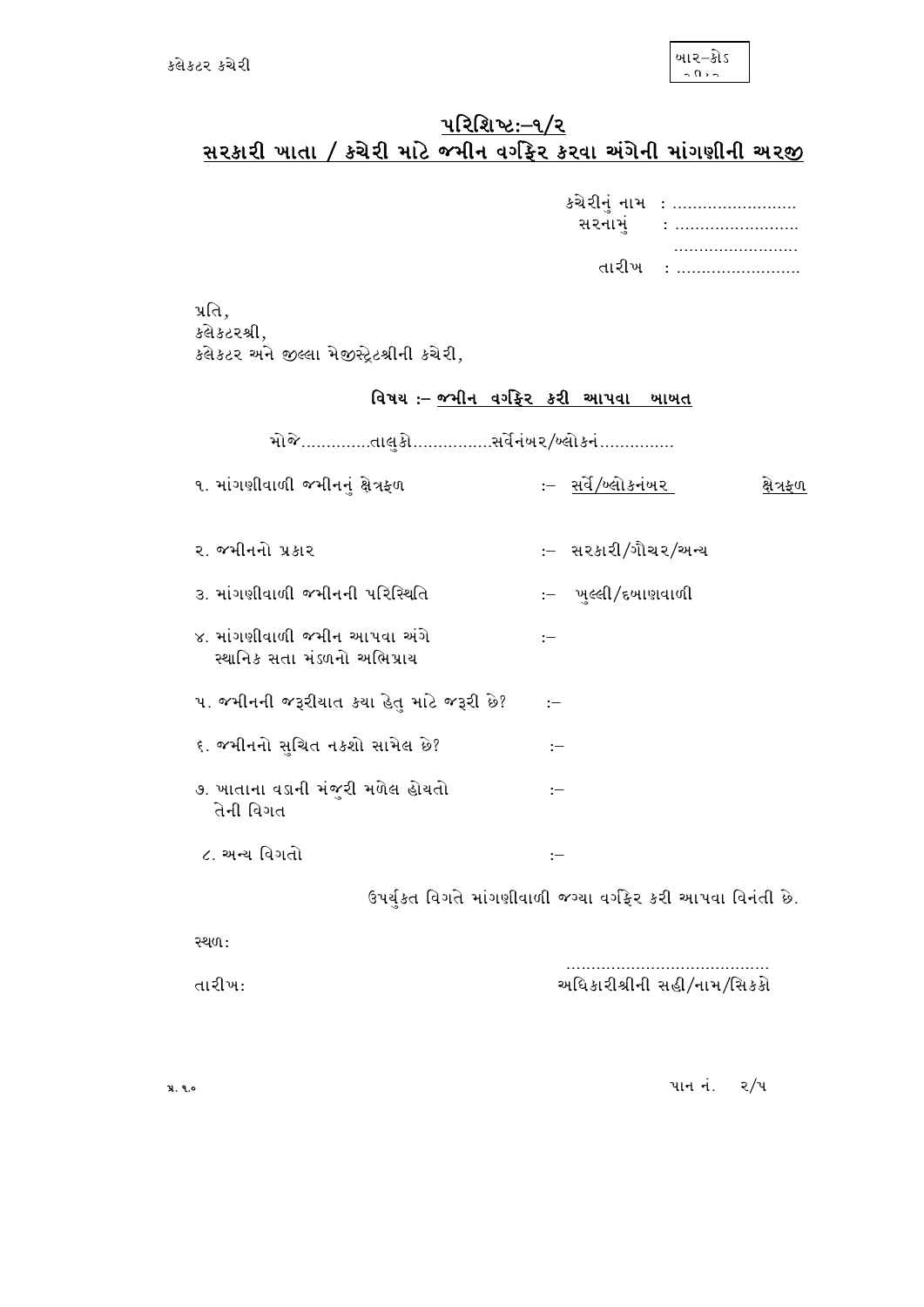#### :–એકરા૨:–

અમો અરજદાર અમારા ધર્મના સોગંદ ઉપર પ્રતિજ્ઞાપૂર્વક એકરાર કરી આથી જણાવીએ છીએ કે, ઉપર અરજીમાં જણાવેલ તમામ વિગતો/હકીકત અમારી જાણ તેમજ માનવા મુજબ ખરી અને બરાબર છે. જો અરજીમાં જણાવેલ હકીકત ખોટી જણાય કે અમોએ જાણી ખુઝીને ખોટી હકીકત/ વિગત રજુ કરેલ હોવાનું ઘ્યાને આવે તો ખોટા દસ્તાવેજો રજુ કરવા બદલ અમારી સામે કાયદેસરની કાર્યવાહી હાથ ધરી શકાશે. તેમજ ખોટી હકીકત રજુ કરવાઁ તે ફોજદારી ગુન્હો ખને છે. તે હકીકત અમો સારી રીતે જાણીએ છીએ.

> (અધિકારીશ્રીની સહી/નામ)

**સ્થળ:** તારીખ:

પાન નં. 3/૫

**x**. ૧.૦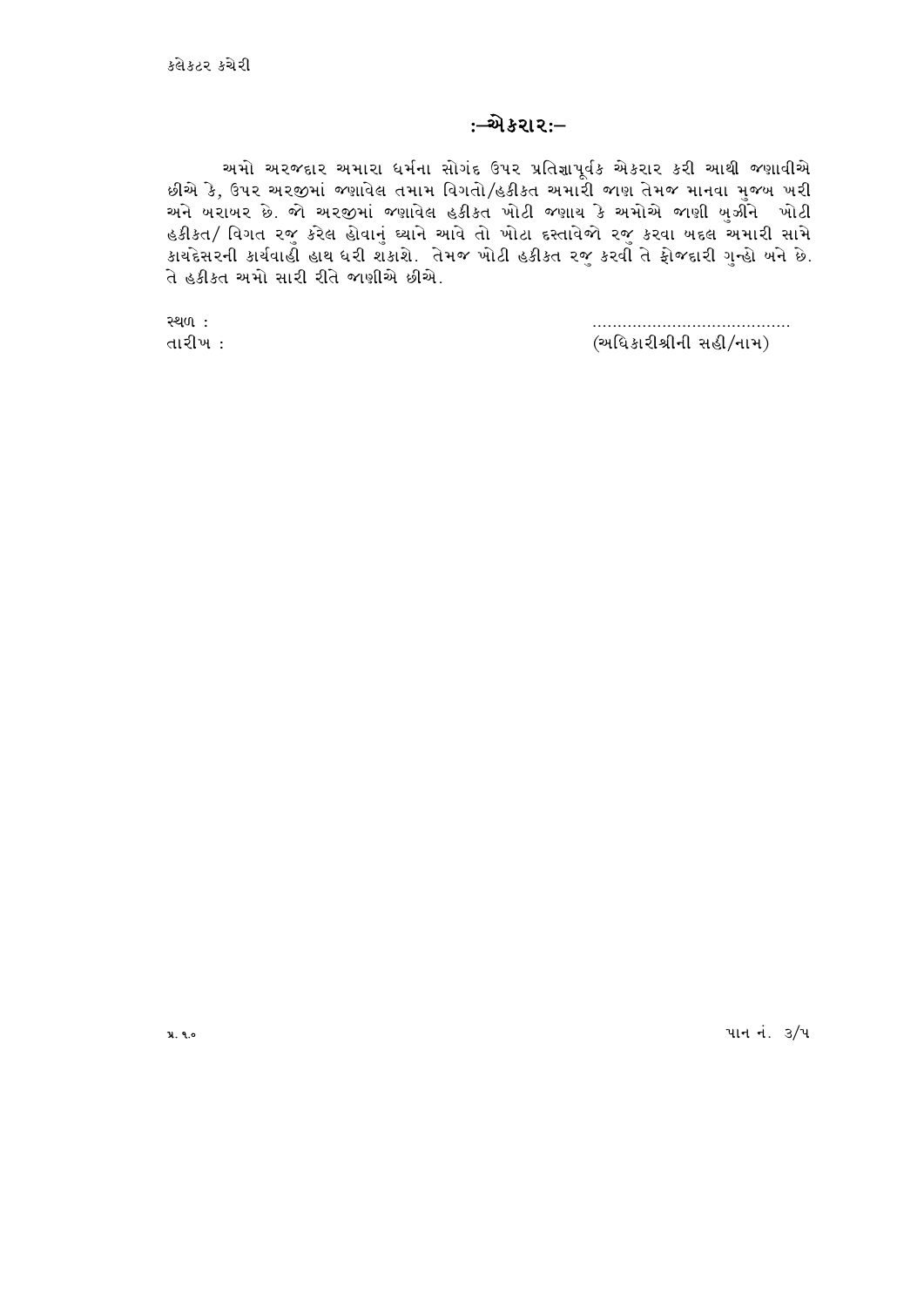# <u>પરિશિષ્ટ:–૨/૨</u> <u>જમીનની સ્થળસ્થિતિનું પંચનામું</u>

| અ.નં.<br>(9)                                                                                                                                                                                                                                                                                                                                                                                                                                                                                                                                                                                                                                                                                                                                                                                                          | નામ                                      | ઉ.વ. ધંધો |  | રહેવાસી                                                                    |
|-----------------------------------------------------------------------------------------------------------------------------------------------------------------------------------------------------------------------------------------------------------------------------------------------------------------------------------------------------------------------------------------------------------------------------------------------------------------------------------------------------------------------------------------------------------------------------------------------------------------------------------------------------------------------------------------------------------------------------------------------------------------------------------------------------------------------|------------------------------------------|-----------|--|----------------------------------------------------------------------------|
| (5)                                                                                                                                                                                                                                                                                                                                                                                                                                                                                                                                                                                                                                                                                                                                                                                                                   |                                          |           |  |                                                                            |
| આથી અમો પંચો આજરોજ તલાટી કમ મંત્રીશ્રી ના પૂછવાથી જણાવીએ<br>જમીન સરકારી પડ્તર સદરની છે/ ગૌચર સદરની છે, જેનો વહીવટ ગ્રામ પંચાયત હસ્તક છે.<br>(૧) સદરહુ જમીન સ્થળે ખુલ્લી છે તથા તેમાં કોઈ પણ પ્રકારનું દબાણ કે કોઈનો કબજો કે વાવેતર<br>થયેલ નથી. અથવા<br>(૨) સદરહુ જમીનમાં દબાણ થયેલ છે, જેની વિગતો નીચે મુજબ છે.                                                                                                                                                                                                                                                                                                                                                                                                                                                                                                      |                                          |           |  |                                                                            |
| પૂર્વે :–<br>પશ્વિમે :–<br>ઉત્તર <del>ે</del> :–<br>દક્ષિણે :–                                                                                                                                                                                                                                                                                                                                                                                                                                                                                                                                                                                                                                                                                                                                                        | પ્રશ્નવાળી જમીનની ચતુ:સીમા નીચે મુજબ છે. |           |  |                                                                            |
| (૧) પ્રશ્નવાળી જમીન હાલ સ્થળે ખુલ્લી છે કોઈ વાવેતર છે/નથી.<br>(૨) પ્રશ્નવાળી જમીનમાં ઝાડ આવેલ નથી/ઝાડ આવેલ છે.<br>(3) પ્રશ્નવાળી જમીનમાં ખાંધકામ થયેલ નથી.<br>(૪) પ્રશ્નવાળી જમીનમાંથી ઓ.એન.જી.સી.ની પાઈપ લાઈન પસાર થતી નથી/મીટરના અંતરે<br>આવેલ છે.<br>(૫) પ્રશ્નવાળી જમીનમાંથી ઇલેકડ્રીક લાઇન પસાર થતી નથી/થાશરેમીટરના<br>અંતરે છેૅડેથી પસાર થાય છે. જે ખાંધકામ માટે નડતરરૂપ છે/નથી.<br>(૬) પ્રશ્નવાળી જમીનમાંથી ટેલીફોન લાઇન પસાર થતી નથી/મીટરના અંતરે પસાર<br>થાય છે.<br>(૭) પ્રશ્નવાળી જમીન નજીક સ્મશાન આવેલ નથી/જમીનથી આશરે મીટર જેટલું દુર<br>આવેલ છે.<br>$\mathcal{L}(\mathcal{L})$ પ્રશ્નવાળી જમીન નજીક રક્ષિત સ્મારક આવેલ નથી.<br>(૯) પ્રશ્નવાળી જમીન નજીક વનવિસ્તાર આવેલ નથી.<br>(૧૦)પ્રશ્નવાળી જમીનથી આશરે મીટર દુરનું તળાવ આવેલ છે./<br>જમીનની નજીક તળાવ આવેલ નથી.<br>(११) प्रश्नवाणी कभीन पीयत थती नथी. |                                          |           |  |                                                                            |
| ઉપરોકત પંચનામું અમારા લખાવ્યા મુજબનું છે, જે વાંચી સમજી ને અમોએ નીચે સહી કરેલ છે.                                                                                                                                                                                                                                                                                                                                                                                                                                                                                                                                                                                                                                                                                                                                     |                                          |           |  |                                                                            |
| રૂખ રૂ<br>માલુમ પડેલ છે.                                                                                                                                                                                                                                                                                                                                                                                                                                                                                                                                                                                                                                                                                                                                                                                              | તલાટી કમ મંત્રીની સહી/નામ/સિકકો          |           |  | ઉપરાંત પંચનામામાં જણાવેલ વિગતોની મે જાતે સ્થળ ઉપર ચકાસણી કરેલ છે. જે ખરાબર |
| પ્ર. ૧.૦                                                                                                                                                                                                                                                                                                                                                                                                                                                                                                                                                                                                                                                                                                                                                                                                              |                                          |           |  | સર્કલ ઓફીસરની સહી/નામ /સિક્કા<br>પાન નં. ૪/૫                               |